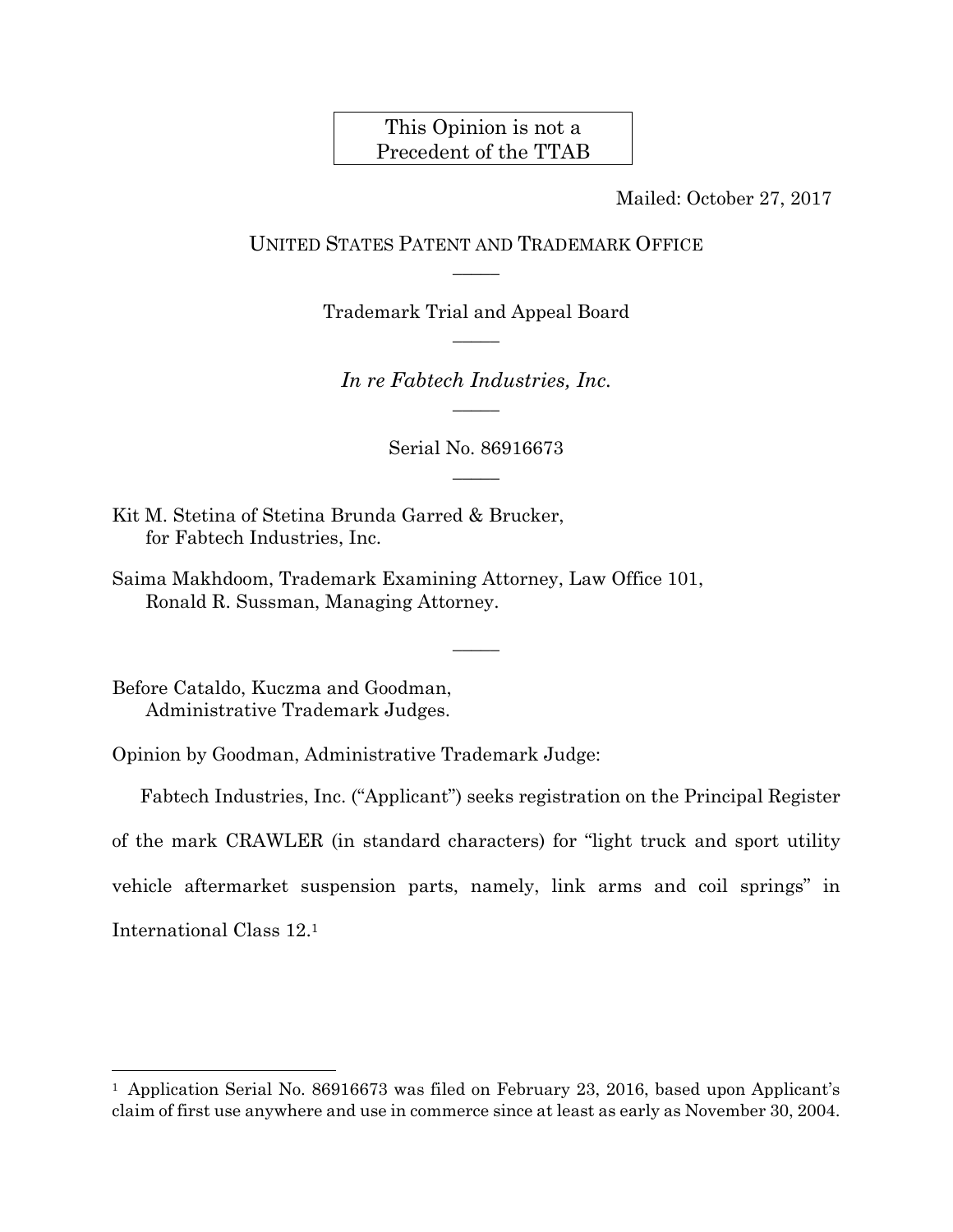The Trademark Examining Attorney has refused registration of Applicant's mark under Section  $2(e)(1)$  of the Trademark Act, 15 U.S.C. § 1052(e)(1), on the basis of mere descriptiveness.

After the Trademark Examining Attorney made the refusal final, Applicant appealed to this Board. We reverse the refusal to register.

## I. Mere Descriptiveness

Section 2(e)(1) of the Trademark Act precludes registration of a mark that, when applied to the goods or services of the applicant, is merely descriptive of them. 15 U.S.C. § 1052(e)(1). "A term is merely descriptive if it immediately conveys knowledge of a quality, feature, function, or characteristic of the goods or services with which it is used." *In re Chamber of Commerce of the U.S*., 675 F.3d 1297, 102 USPQ2d 1217, 1219 (Fed. Cir. 2012) (quoting *In re Bayer Aktiengesellschaft*, 488 F.3d 960, 82 USPQ2d 1828, 1831 (Fed. Cir. 2007)); *In re Abcor Development Corp.*, 588 F.2d 811, 200 USPQ 215, 217-218 (CCPA 1978) (A term has been held to be merely descriptive if it describes the ingredients, qualities, characteristics, features or parts of the goods or services).

Whether a term is merely descriptive is determined not in the abstract, but "in relation to the particular goods [or services] for which registration is sought, the context in which it is being used, and the possible significance that the term would have to the average purchaser of the goods [or services] because of the manner of its use or intended use." *In re Bayer*, 82 USPQ2d at 1831. *See also In re Chamber of Commerce*, 102 USPQ2d at 1219. The determination that a mark is merely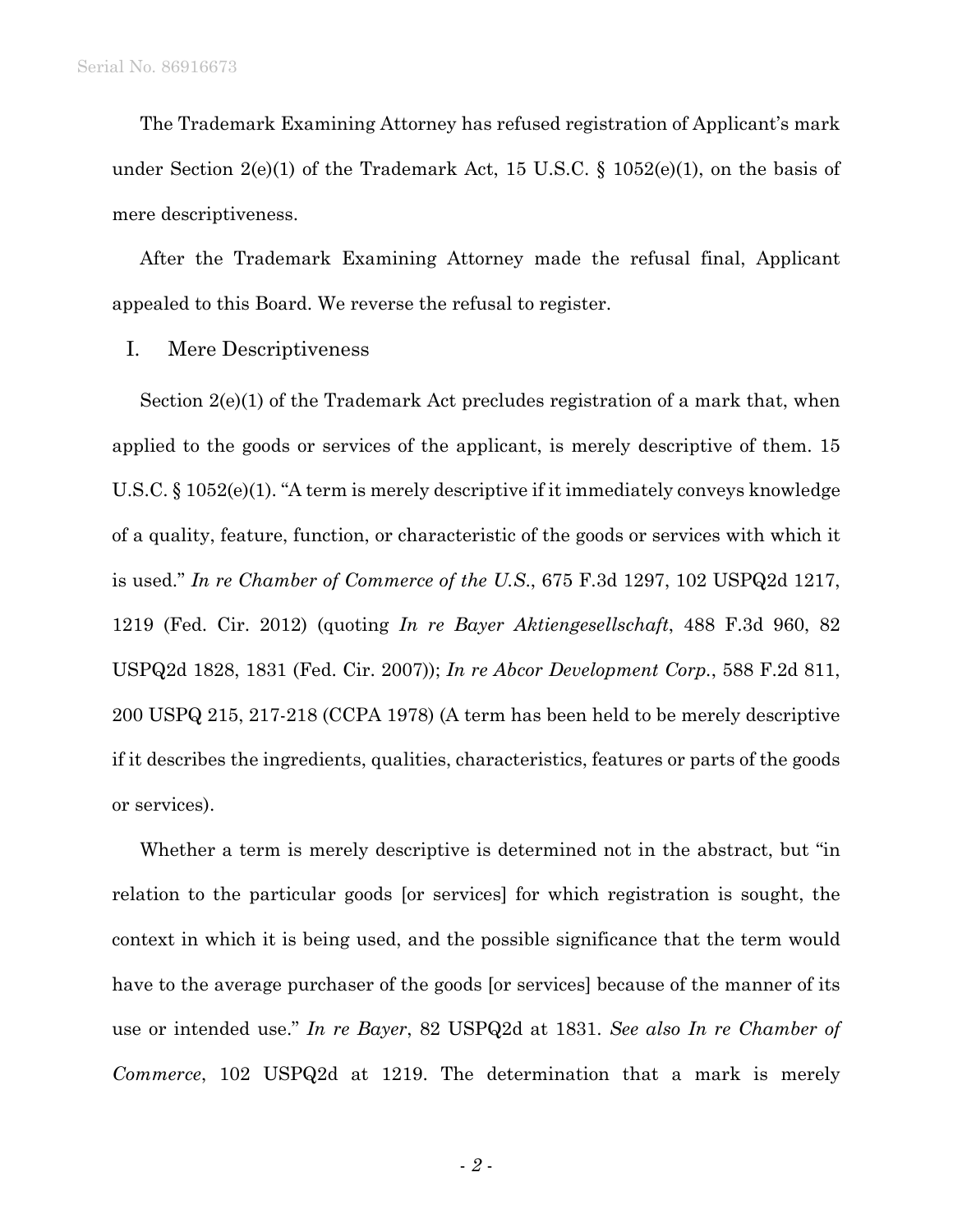descriptive is a finding of fact and must be based upon substantial evidence. *In re Bayer,* 82 USPQ2d at 1831.

We consider the nature of Applicant's goods, "light truck and sport utility vehicle aftermarket suspension parts, namely, link arms and coil springs." Applicant has stated that "its goods may be used in off-road vehicles which may be referred to as Rock Crawlers." Response to Office Action p. 3.2 Applicant's specimen displays the mark as follows:3



## 2007-15 JEEP JK **5" CRAWLER SYSTEM**

The Examining Attorney has provided the following website evidence in connection with the refusal to register:

With respect to off-road vehicles:

(offroadshocks.com)

 $\overline{a}$ 

<sup>&</sup>lt;sup>2</sup> Page references to the application record refer to the PDF version of the Trademark Status and Document Retrieval System (TSDR). References to the briefs refer to the Board's TTABVUE docket system.

<sup>3</sup> In her brief, the Examining Attorney has referenced page 33 of the specimen; however, in the TSDR system, the specimen is only 31 pages.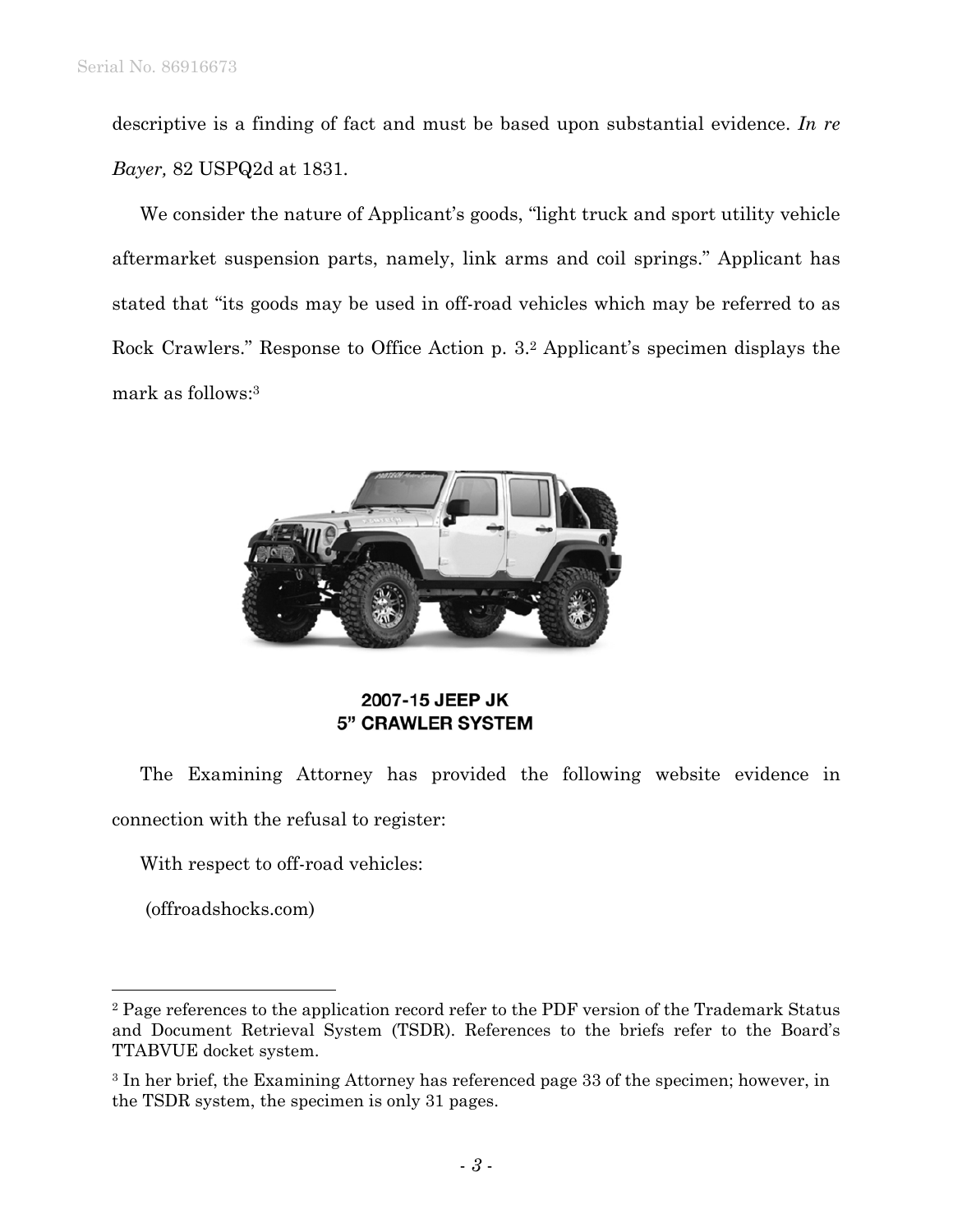A webpage for "Rock Crawler Shocks" which states "Rock Crawlers utilize coilovers in order to maximize the suspension travel and articulation." March 31, 2016 p. 2.

With respect to radio-controlled scale rock crawlers used in competitions:

(www.axialracing.com)

"Articulation Pro's and Con's for Shaft Driven Crawlers" March 31, 2016 Office Action p. 6. "I personally build my comp crawlers to flex the height of the tire I'm running and I always set the front suspension a little softer in the rear. … And there is no magic formula for building a comp crawler that has the potential to win competitions on your first try." *Id*. at. 13.

(www.rctruckstop.com)

"Scale crawler must know setup and tricks" October 25, 2016 Office Action p. 2. "For example I frequently see people show up to what is their first scale comp with crawlers they've had for a long time and have put many miles on. … *Id*. at 2. … Another running change improvement we've see made by Axial to its crawlers is a gear cover. *Id*. at 6. … It is common to see 2.2 comp crawlers use a stiffer rear spring ony as a replacement for the rear spring opposite the front tire." *Id*. at 9.

A non-U.S. patent abstract for an automobile anti-skid chain:

(www.technology-x-net.com)

 "Automobile Crawler Type Anti-Skid Chain Manufacturing Method" for an automobile crawler antiskid chain entirely sleeved on an automobile tire for muddy roads and snowy road conditions. October 25, 2016 Office Action p. 20.

A definition of "crawler" and "crawler gear" (October 25, 2016 Office Action p. 32) from www.motorera.com:

Crawler:

1. An off-road vehicle using track propulsion instead of wheels.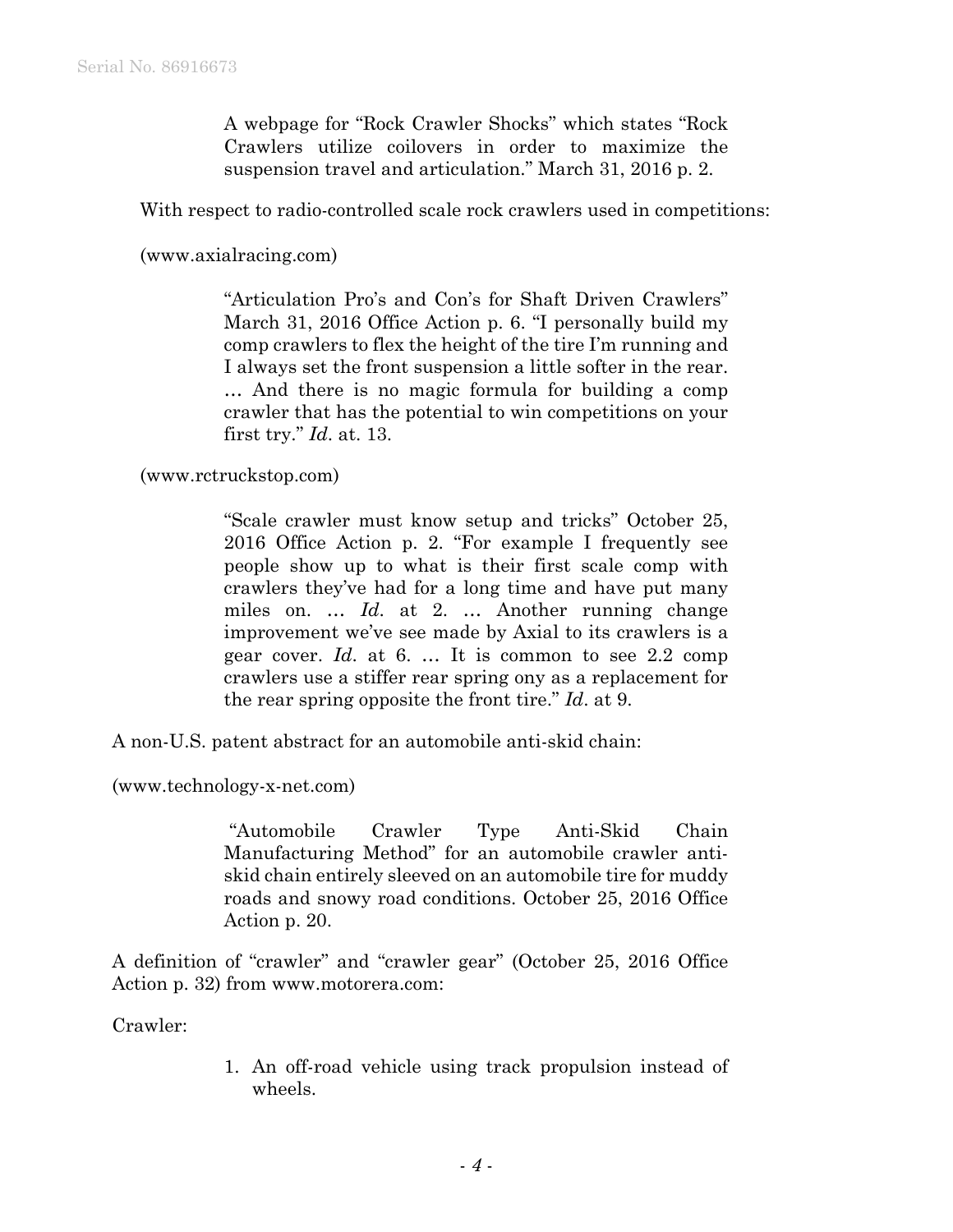Serial No. 86916673

2. A British term for a slow-moving vehicle.

Crawler gear:

l

A British term for a very low gear used especially in an offroad application.

The Examining Attorney contends that "[p]otential purchasers who are seeking automotive parts for rock crawling will certainly immediately understand the relationship between the term CRAWLER and off-road crawling of all types, including rock crawling." 6 TTABVUE 6. Pointing to Applicant's specimens, the Examining Attorney argues that the specimen immediately conveys information regarding the goods, namely that the purpose of Applicant's identified goods is to raise the center of gravity of the vehicle, alter the suspension height, and increase axle articulation so as to turn the vehicle into a "crawler" for the "unique purpose" of driving on rocky and rough terrain.4 6 TTABVUE 6. The Examining Attorney further asserts that the term "crawler" is a "consistently used" term that identifies a vehicle that is deliberately designed to move slowly in order to perform a certain task, such as scale rocks or drive over steep, rugged, or flat terrain, pointing to the definitions in the record for "crawler" and "crawler gear." 6 TTABVUE 7. Lastly, the Examining Attorney contends that [t]he marketplace evidence shows that the term CRAWLER is specifically used to describe vehicles, including trucks and sports utility vehicles, which feature an axle link suspension configuration that allows for recreational crawling." 6 TTABVUE 8.

<sup>4</sup> The specimen is installation instructions for Applicant's goods. The Examining Attorney has not identified what pages of the specimen support these assertions. We further note that the only use of "crawler" in connection with this specimen is on the cover page.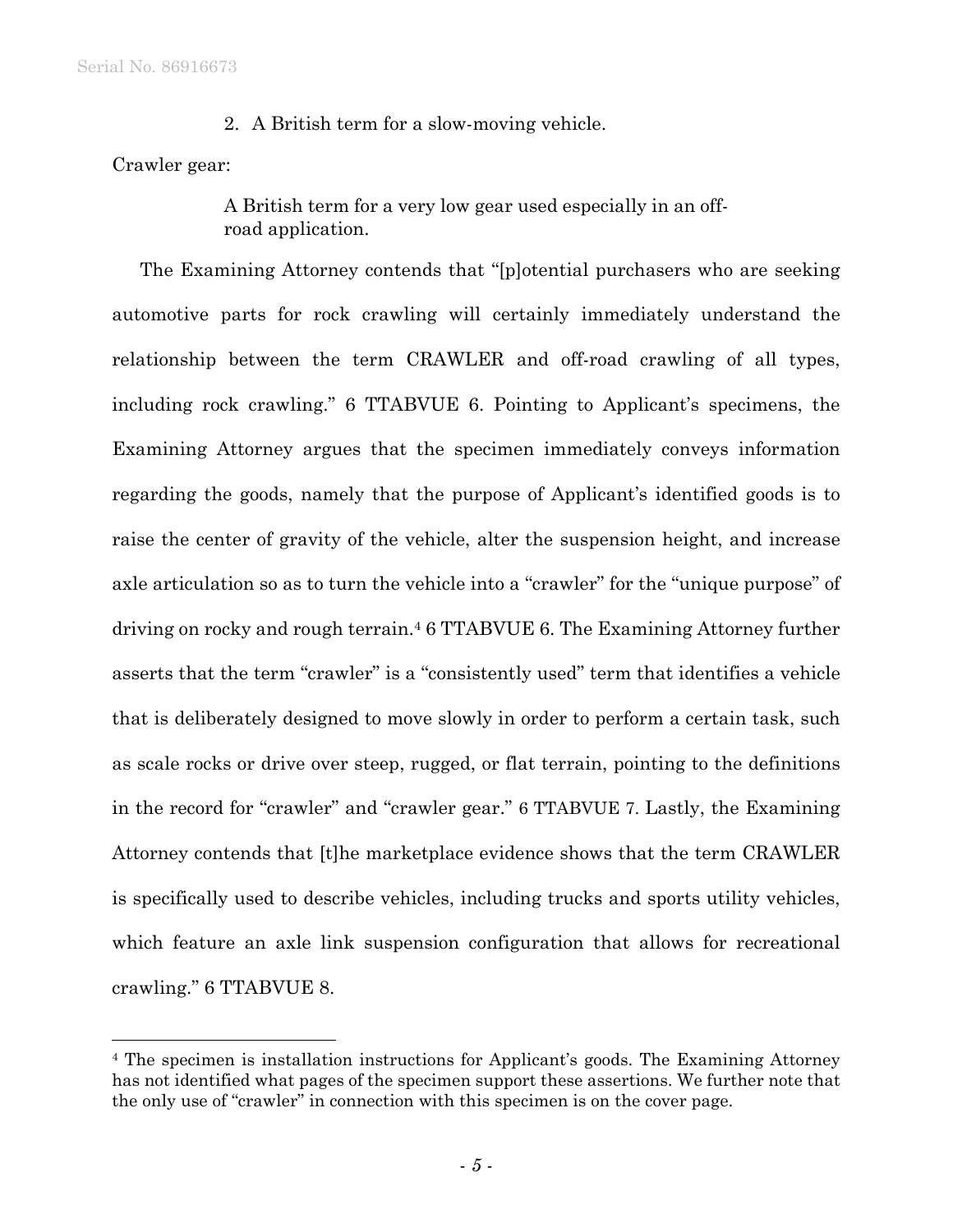$\overline{a}$ 

The Examining Attorney's position is that the evidence shows that "crawler" refers to full-size automotive light trucks and sport utility vehicles with altered suspensions used in "recreational crawling"; however, the Examining Attorney has not identified any specific evidence in the record that supports this assertion. The Examining Attorney references the website excerpt from www.offroadshocks.com as using the term "crawler" to identify vehicle suspension components that maximize suspension travel and articulation when crawling over rocky terrain, but that website uses the term "rock crawler," not crawler per se, and that use is in connection with vehicle shocks, rather than link arms and coil springs. The definitions that the Examining Attorney relies on in the record to come to the conclusion that "crawler" is a term for describing full-size vehicles fitted with suspension parts that enable them to be driven off-road over rugged terrain are "British English" and lack probative value as the issue is the meaning of the term in the United States, not in Britain.5 *See In re Murphy Door Bed Company, Inc*., 223 USPQ 1030, 1032 (TTAB 1984) (British dictionary not relevant to usage in United States); *see also In re Future Ads LLC*, 103 USPQ2d 1571, 1572 n.2 (TTAB 2012) (declining to take judicial notice of a dictionary definition for British English as the meaning of the term in Britain is not necessarily the meaning of the term in the United States.). The other definition for "crawler" in the record, relating to vehicles that use a continuous band of treads or track plates, such as a bulldozer or tractor, is not relevant to light truck and sport utility vehicles that use aftermarket suspension parts in connection with wheels with

<sup>5</sup> This definition for "crawler" also does not specifically mention off-road applications.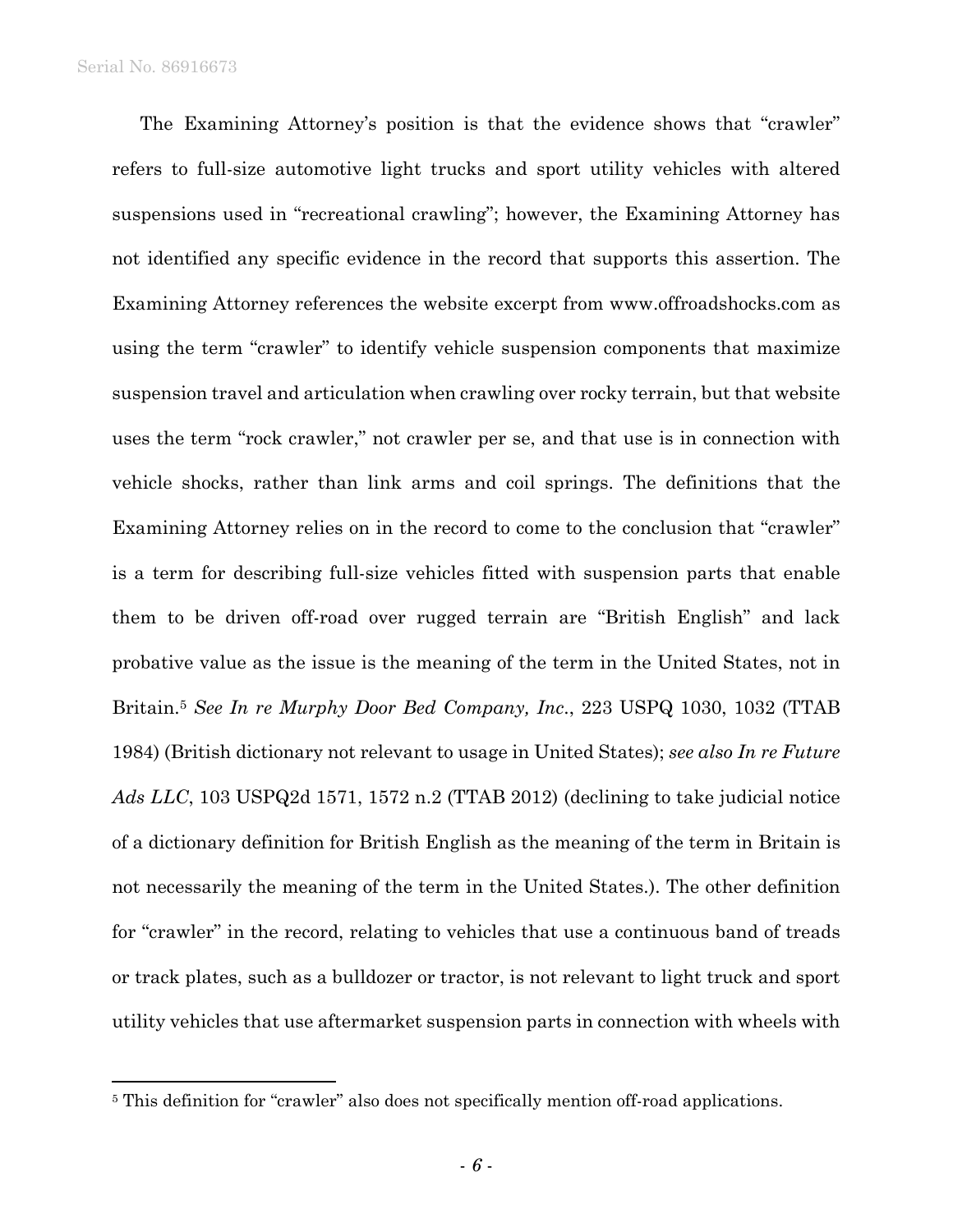tires. Nor is the non-U.S. patent abstract for an automotive anti-skid chain relevant to use of the term "crawler" in connection with the identified goods.

The Examining Attorney has also asked us to consider, by analogy, the use of the term "crawler" in connection with scale radio-controlled vehicles that are identified as "comp crawlers," "rock crawlers" or "R/C crawlers" which, according to the Examining Attorney, "perform precisely the same function as a standard automotive rock crawler." 6 TTABVUE 7. However, as stated previously, in determining whether a mark is descriptive, the mark must be considered as "applied to the goods or services involved." *In re Abcor Development*, 200 USPQ at 218. In addition, the fact that a term may be descriptive of certain types of goods does not establish that it is likewise descriptive of other types of goods, even if the goods are closely related. *In re the Stroh Brewery Co*., 34 USPQ2d 1796, 1797 (TTAB 1994) (citing *Abercrombie & Fitch Co. v. Hunting World, Inc*., 537 F.2d 4, 189 USPQ 759, 766 (2d Cir.1976)). The evidence of record simply does not support a finding that the terms "comp crawlers," "rock crawlers" or "R/C crawlers" as applied to scale radio-controlled vehicles establishes that CRAWLER merely describes the recited goods.

Based on the record before us, we find that the Examining Attorney has not shown that CRAWLER is merely descriptive in connection with the identified goods. The record contains no evidence of use of the term "crawler" with regard to full-size light trucks and sport utility vehicles that feature aftermarket link arms and coil springs, and we cannot conclude on this record that CRAWLER would be understood by relevant consumers to describe a significant aspect of Applicant's goods. On another